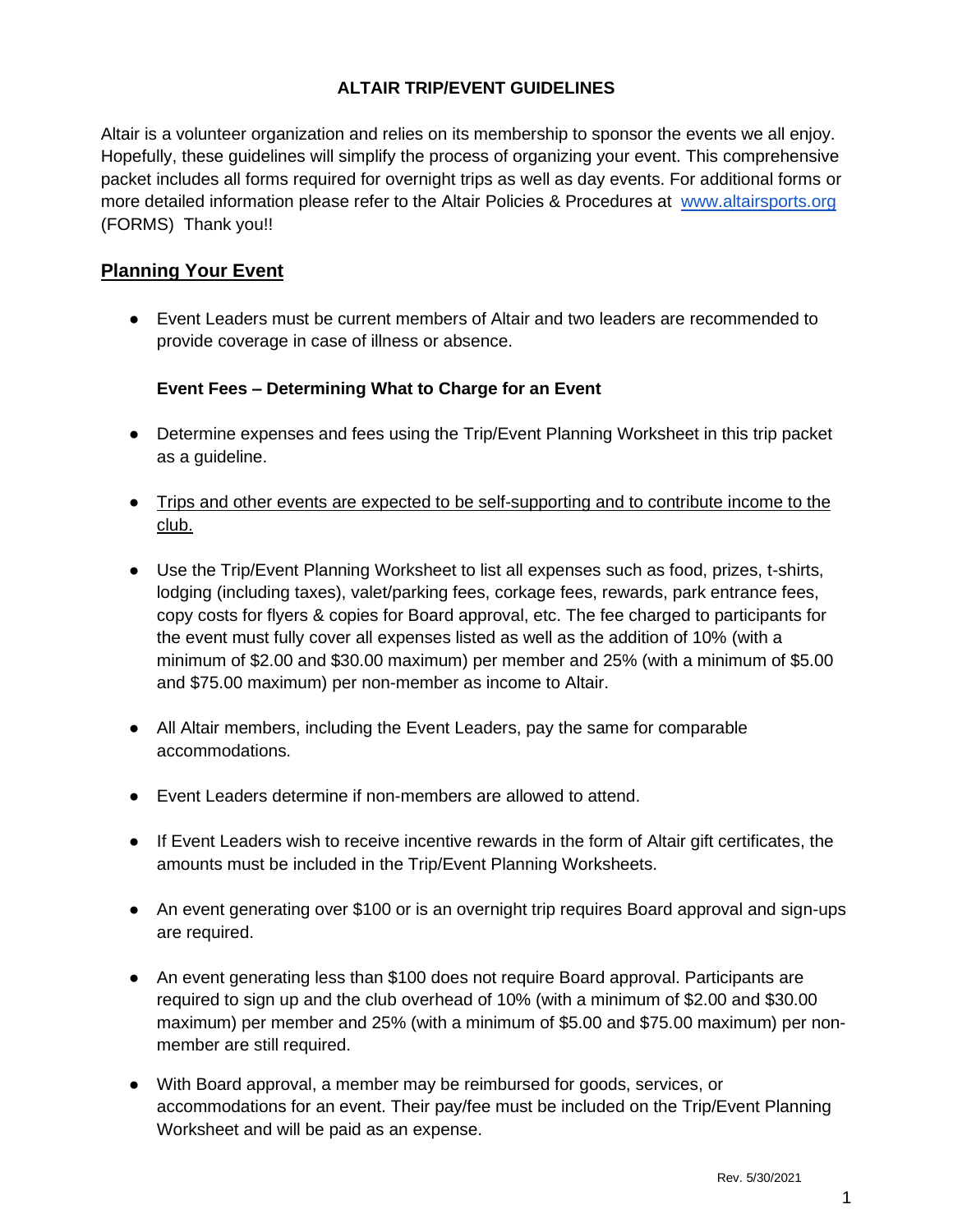- If Event Leaders use personal property or accommodations, the event should be charged no more than the fair market value of those accommodations.
- The host or hostess of an event held in his/her home need not pay for the event. (This applies to one person per event.)

### **Advancing Club Funds for an Event**

- Trips and other events are expected to be self-supporting and to require no advancing of club funds for deposits or initial expenses. Altair policy is that no checks may be written unless the trip has funds deposited for the event to fully cover the amount requested. However, because some trips require advance deposits to hold the reservation until a future date, the Board of Directors may make exceptions to the standard policy, if the following conditions are met:
	- The trip or event has been held in prior years and was financially successful and
	- $\circ$  One (1) Event Leader is the same as from a prior year or has the active assistance of the prior Event Leader or
	- Deposits need to be fully refundable and a written contract reflecting this is secured prior to funds being disbursed.

#### **Event Restrictions**

- Some activities require that the Event Leaders use licensed and insured vendors to conduct the activity. Examples include whitewater raft/kayak trips and horseback riding.
- The Board will not approve any activity that is contrary to the purpose and mission of the club or is in violation of the Altair by-laws or any local, state, federal law.
- Pets are not allowed on Altair events.
- Altair cannot distribute, sell, serve or furnish alcoholic beverages at any time; however, members may bring their own, if permitted.
- Children under the age of 21 may not participate unless it has been approved by the Board and has been so advertised.

#### **Event Leader's Incentive Reward**

- Event Leaders may be eligible for incentive rewards for organizing an event if the club's 10% (25% non-members) profit is met.
- Incentives are awarded in the form of Altair gift certificates equal to the value of one Member fee, but not more than \$120 total per event.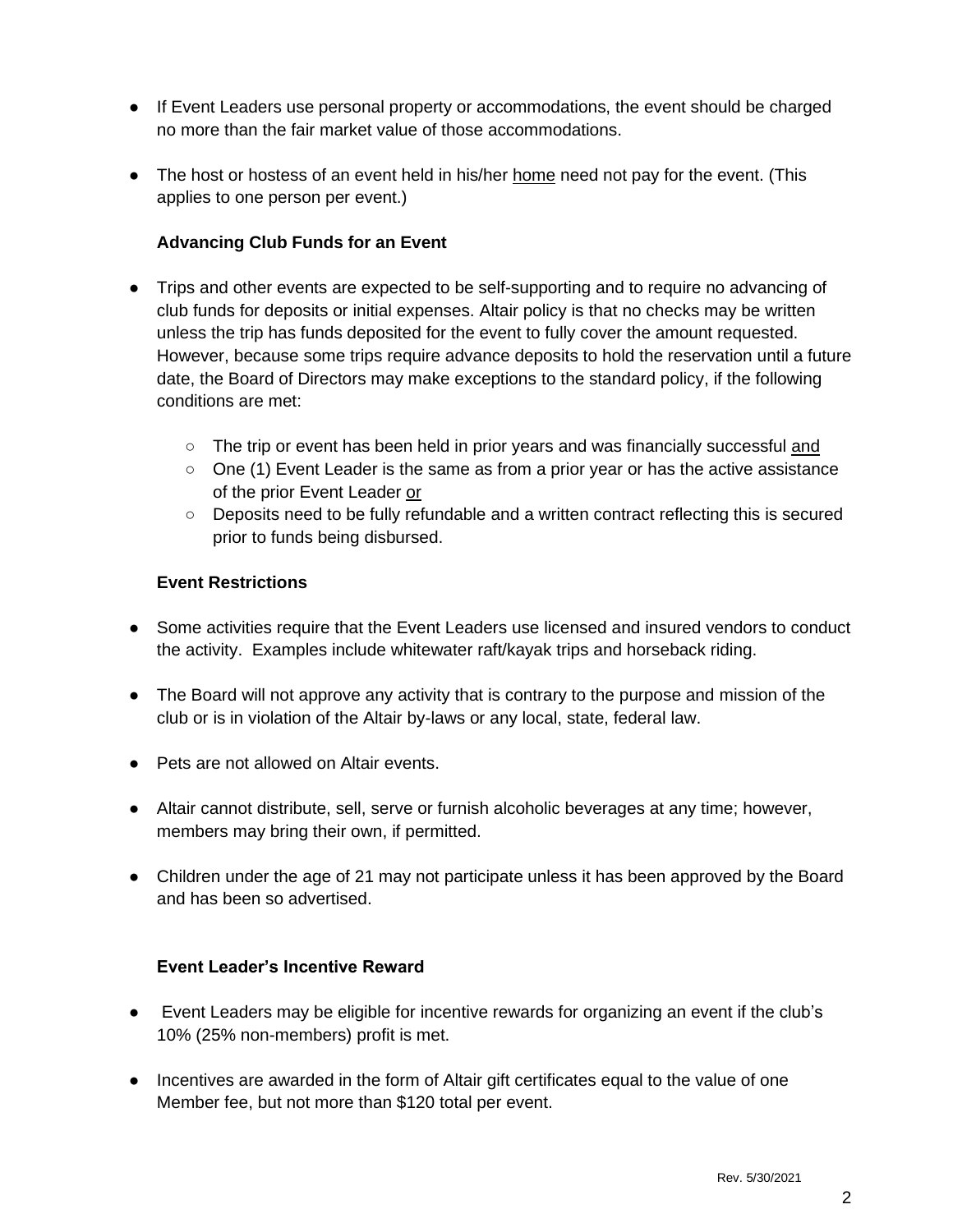- The maximum cumulative incentive awarded to any single Event Leader in one calendar year shall not exceed \$600.
- Incentive rewards should be included as an expense on the Trip/Event Worksheet.

# **Presenting Your Trip to the Board**

- Review the Trip & Event Process and Checklist included in this Trip/Event Packet prior to attending a Board Meeting to present your event.
- Notify the Secretary of your presentation, so it can be placed on the agenda.
- Complete the appropriate forms included in this packet and bring copies for each Board Member and the Newsletter Editor. (You can be reimbursed for the copy charges by including them on your expense sheet.)
	- Altair Trip/Event Board Approval Form.
	- Trip / Event Planning Worksheet.
	- Flyer for the newsletter. (See sample flyer in this packet.)

#### **Newsletter Submissions**

• After a Trip/Event has been approved by the Board of Directors, the Event Leaders are responsible for submitting a digital copy of the event flyer to the Editor for publication. The deadline for submissions is the Friday following the Board Meeting.

# **Event Sign-up**

- The first opportunity to sign up for an event is 6:00 PM at the first General Meeting following Board approval. Event Leaders may NOT take sign-ups prior to this time.
- After the General Meeting, Event Leaders may take signups by phone, e-mail or at any other time or place.
- No one is considered signed up until payment has been received.
- If a Member is unable to attend the first General Meeting, another Altair Member (not an Event Leader) may sign up for the absent Member.
- All Members and Non-Members must pay for the event in full at the sign-up, unless the Event Leaders determine a payment plan is appropriate for more expensive events. Such payment plans must be laid out prior to Board approval.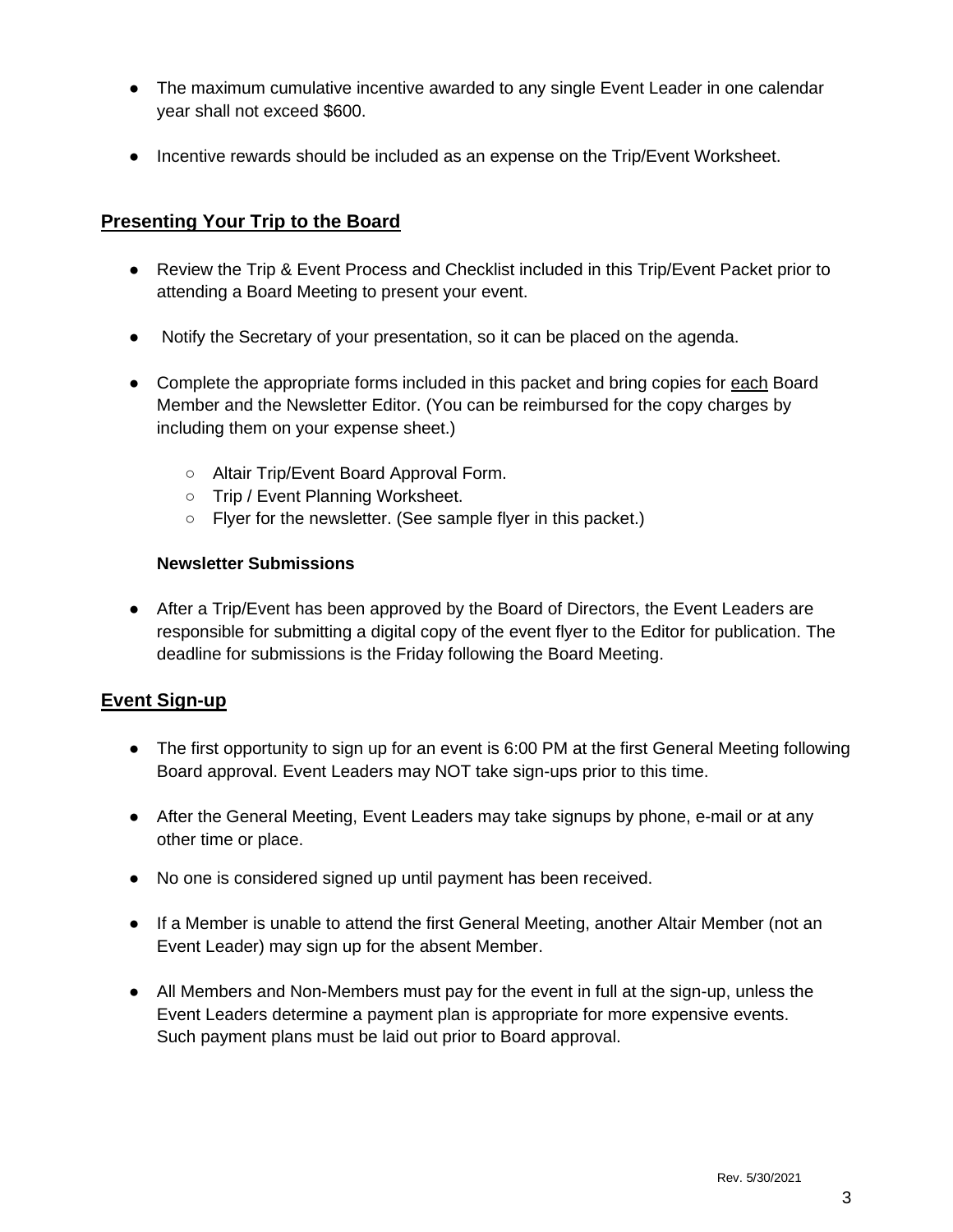- All Members and Non-Members must personally sign a Sign-up/Waiver Form prior to participating in ANY Altair activity.
	- Sign-up Waiver Form: Use for ANY overnight event or involves collection of money.
	- Day Event Sign-up/Waiver Form: Use for ANY day events NOT collecting money and not an overnight event.

The original signed waiver forms are turned in to the Treasurer following each event. See *Policies & Procedures* regarding seasonal events or activities jointly held with other clubs.

- Event Leaders determine whether Non-Members may participate and if so, whether they may sign up at the same time as Members or must wait 30 days.
- To qualify for Member pricing, a person must be a member of Altair at the time of sign up and at the time the event occurs. No refunds due to change of membership status.
- Event Leaders are responsible for determining eligibility for Member or non-Member pricing and may ask to see a current Altair membership card to verify member status.
- A member of the Far West Ski Association or Northwest Ski Council qualifies for member pricing.

#### **Waiting Lists for Events/Trips**

- If an event sells out, Event Leaders may choose to take a paid or non-paid waiting list in the event of a cancellation.
- Event Leaders will request refunds for waiting list fees after the event takes place.

#### **Income & Deposits**

- Altair does not accept cash for Trips and Events.
- Checks must be payable to Altair, not the Event Leaders.
- Altair accepts debit or credit cards. When a bank card is used to sign up for an event, the card holder will be given the bank card receipt to be given to the Event Leaders as payment for event. The card holder retains the customer copy.
- Event Leaders must complete the Event Deposit Slip and turn it in with all checks, charge slips, and gift certificates to the Treasurer at the conclusion of each general meeting or within 3 days.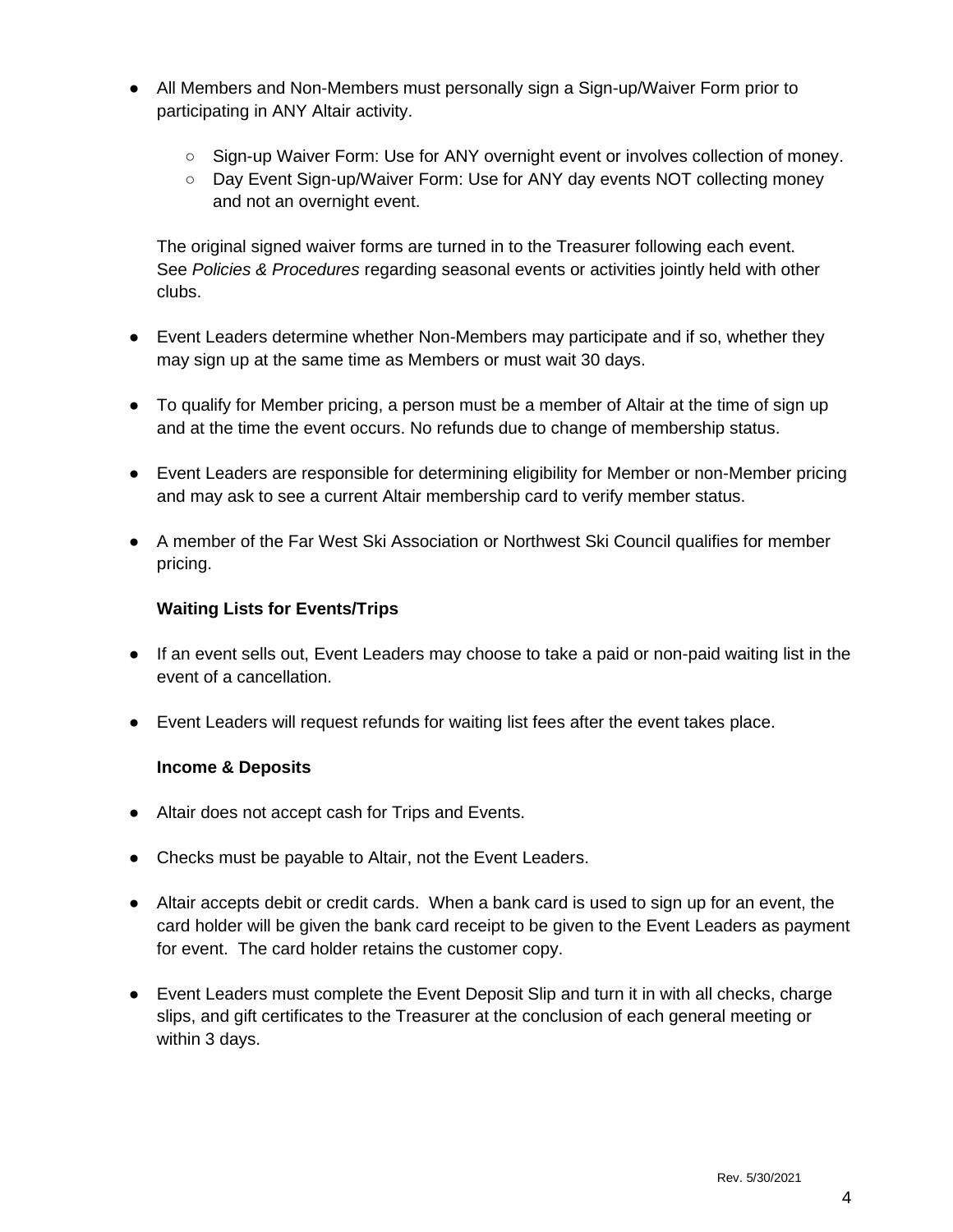# **Pre-trip Planning Meeting**

A pre-trip planning meeting for out-of-town trips is recommended. It is an opportunity for Event Leaders to cover necessary equipment and supplies, room assignments, schedule of activities, maps and driving directions, lodging information, including phone numbers, carpooling, and reminders to reimburse for mileage. (Altair recommends that passengers pay at a rate of \$.10 per mile OR share the actual cost per person in the vehicle.) However, the driver ultimately decides the contribution amount and should communicate this to the passengers beforehand.

### **Cancellation Policy**

- Event Leaders must publish a cancellation policy.
- Event cancellation dates should be set prior to any contract deadlines such as motel reservations, usually 30 days prior to the event.
- To be eligible for a refund, a participant needing to cancel his place on the trip must notify the Event Leader prior to the cancellation date.
- A participant who cancels after the posted cancellation deadline forfeits any money paid, unless the Event Leader has a waiting list and/or finds a replacement.
- Some events may have a "no refund" policy or a cancellation fee, which must be published.
- If an event is cancelled and refunds are available, participants will receive refunds of money paid for the event less any unrecoverable expenses or cancellation fees.
- A participant who cancels should NOT find their own replacement unless directed by the Event Leader as there may be a waiting list for the event and the next person in line should have the opportunity to fill the vacancy.

# **Refund Policy**

- Refunds may be made for cancellations received after the published cancellation date ONLY if funds are available after trip expenses are paid, Altair's profit margin is met, and the Event Leader has approved it. Approved refunds will be processed after the trip is concluded and reconciliation forms are submitted.
- If an event generates more than the minimum of 10% for members and 25% for nonmembers, the Event Leader may request refunds of no less than \$25.00 to each participant.